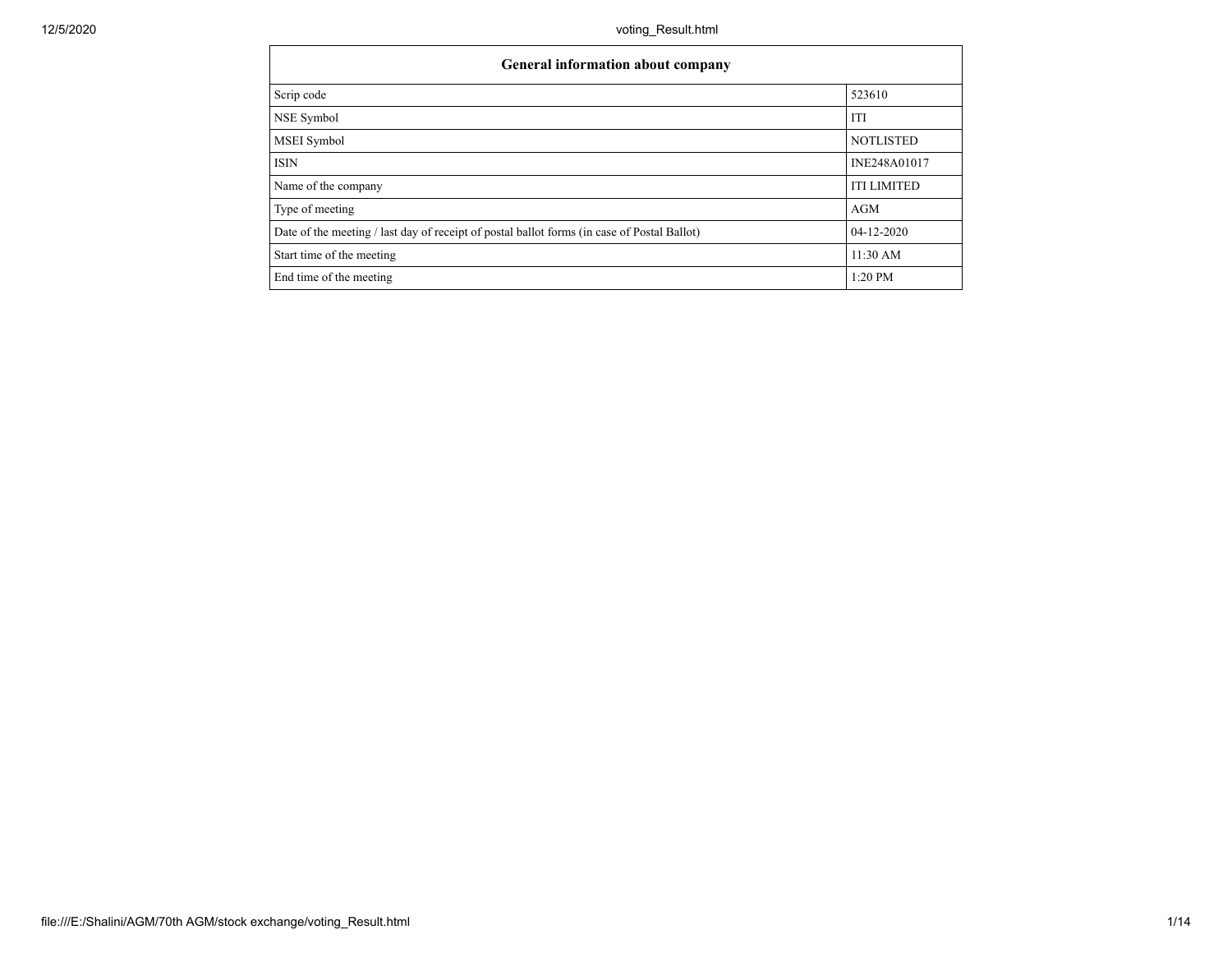| <b>Scrutinizer Details</b>                |                        |  |  |  |  |  |  |  |
|-------------------------------------------|------------------------|--|--|--|--|--|--|--|
| Name of the Scrutinizer                   | <b>D VENKATESWARLU</b> |  |  |  |  |  |  |  |
| Firms Name                                | <b>D VENKATESWARLU</b> |  |  |  |  |  |  |  |
| Qualification                             | <b>CS</b>              |  |  |  |  |  |  |  |
| Membership Number                         | 8554                   |  |  |  |  |  |  |  |
| Date of Board Meeting in which appointed  | 26-08-2020             |  |  |  |  |  |  |  |
| Date of Issuance of Report to the company | $04 - 12 - 2020$       |  |  |  |  |  |  |  |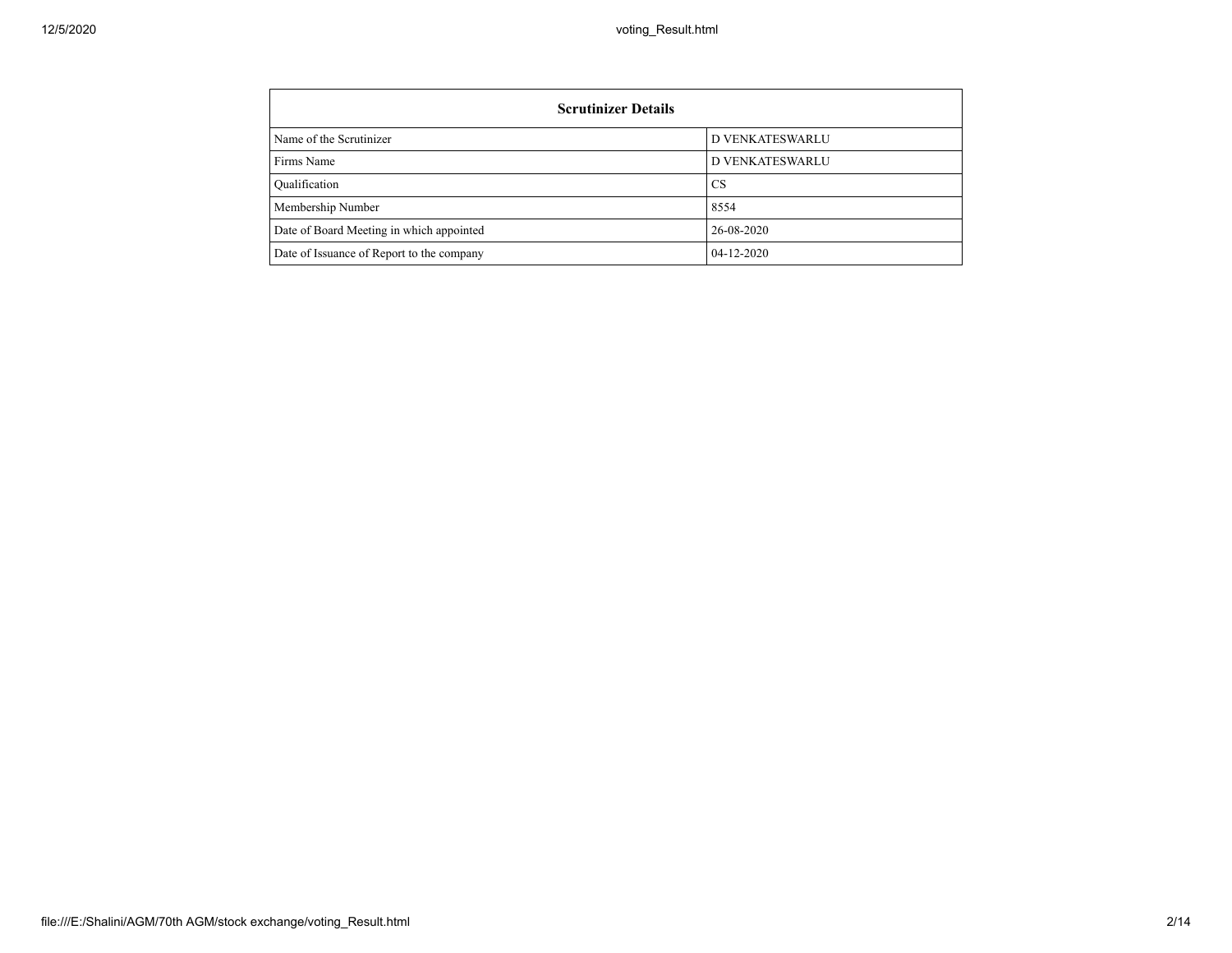| <b>Voting results</b>                                                        |                |  |  |  |  |  |
|------------------------------------------------------------------------------|----------------|--|--|--|--|--|
| Record date                                                                  | 27-11-2020     |  |  |  |  |  |
| Total number of shareholders on record date                                  | 77248          |  |  |  |  |  |
| No. of shareholders present in the meeting either in person or through proxy |                |  |  |  |  |  |
| a) Promoters and Promoter group                                              | $\mathbf{0}$   |  |  |  |  |  |
| b) Public                                                                    | $\mathbf{0}$   |  |  |  |  |  |
| No. of shareholders attended the meeting through video conferencing          |                |  |  |  |  |  |
| a) Promoters and Promoter group                                              | $\overline{2}$ |  |  |  |  |  |
| b) Public                                                                    | 44             |  |  |  |  |  |
| No. of resolution passed in the meeting                                      | 5              |  |  |  |  |  |
| Disclosure of notes on voting results                                        |                |  |  |  |  |  |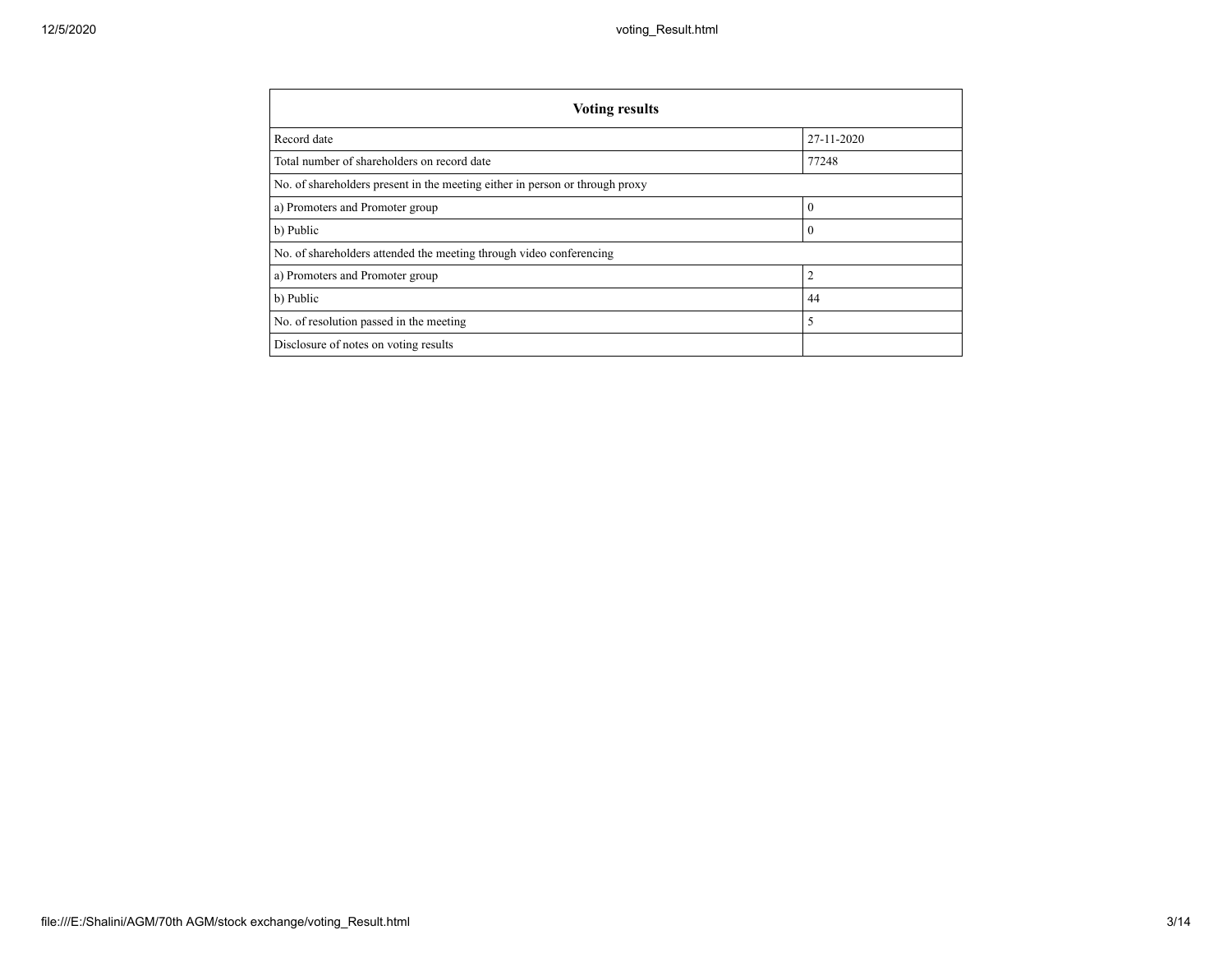|                                                                             |                                     |                                           |                                                                                                                                                                                                                                                                                                                               | <b>Resolution(1)</b>                          |                                    |                                |                                            |                                          |  |  |
|-----------------------------------------------------------------------------|-------------------------------------|-------------------------------------------|-------------------------------------------------------------------------------------------------------------------------------------------------------------------------------------------------------------------------------------------------------------------------------------------------------------------------------|-----------------------------------------------|------------------------------------|--------------------------------|--------------------------------------------|------------------------------------------|--|--|
|                                                                             |                                     | Resolution required: (Ordinary / Special) |                                                                                                                                                                                                                                                                                                                               | Ordinary                                      |                                    |                                |                                            |                                          |  |  |
| Whether promoter/promoter group are interested<br>in the agenda/resolution? |                                     |                                           |                                                                                                                                                                                                                                                                                                                               | N <sub>o</sub>                                |                                    |                                |                                            |                                          |  |  |
| Description of resolution considered                                        |                                     |                                           | To receive, consider and adopt the audited standalone financial statements including<br>consolidated financial statements of the Company for the financial year ended March<br>31, 2020 together with the reports of the Board of Directors and Auditors thereon and<br>comments of Comptroller and Auditor General of India. |                                               |                                    |                                |                                            |                                          |  |  |
| Category                                                                    | Mode of<br>voting                   | No. of<br>shares held                     | No. of<br>votes<br>polled                                                                                                                                                                                                                                                                                                     | % of Votes polled<br>on outstanding<br>shares | No. of<br>$votes - in$<br>favour   | No. of<br>$votes -$<br>against | % of votes in<br>favour on votes<br>polled | % of Votes<br>against on votes<br>polled |  |  |
|                                                                             |                                     | (1)                                       | (2)                                                                                                                                                                                                                                                                                                                           | $(3)=[(2)/(1)]*100$                           | (4)                                | (5)                            | $(6)=[(4)/(2)]*100$                        | $(7)=[(5)/(2)]*100$                      |  |  |
|                                                                             | E-Voting                            |                                           | 835419508                                                                                                                                                                                                                                                                                                                     | 100                                           | 835419508                          | $\theta$                       | 100                                        | $\mathbf{0}$                             |  |  |
| Promoter                                                                    | Poll                                |                                           | $\mathbf{0}$                                                                                                                                                                                                                                                                                                                  | $\mathbf{0}$                                  | $\mathbf{0}$                       | $\theta$                       | $\overline{0}$                             | $\overline{0}$                           |  |  |
| and<br>Promoter<br>Group                                                    | Postal<br>Ballot (if<br>applicable) | 835419508                                 | $\boldsymbol{0}$                                                                                                                                                                                                                                                                                                              | $\mathbf{0}$                                  | $\mathbf{0}$                       | $\mathbf{0}$                   | $\overline{0}$                             | $\mathbf{0}$                             |  |  |
|                                                                             | Total                               | 835419508                                 | 835419508                                                                                                                                                                                                                                                                                                                     | 100                                           | 835419508                          | $\theta$                       | 100                                        | $\theta$                                 |  |  |
|                                                                             | E-Voting                            |                                           | 34112                                                                                                                                                                                                                                                                                                                         | 0.0489                                        | $\theta$                           | 34112                          | $\overline{0}$                             | 100                                      |  |  |
|                                                                             | Poll                                |                                           | $\overline{0}$                                                                                                                                                                                                                                                                                                                | $\mathbf{0}$                                  | $\mathbf{0}$                       | $\mathbf{0}$                   | $\overline{0}$                             | $\mathbf{0}$                             |  |  |
| Public-<br><b>Institutions</b>                                              | Postal<br>Ballot (if<br>applicable) | 69688103                                  | $\boldsymbol{0}$                                                                                                                                                                                                                                                                                                              | $\mathbf{0}$                                  | $\mathbf{0}$                       | $\overline{0}$                 | 0                                          | $\boldsymbol{0}$                         |  |  |
|                                                                             | Total                               | 69688103                                  | 34112                                                                                                                                                                                                                                                                                                                         | 0.0489                                        | $\mathbf{0}$                       | 34112                          | $\overline{0}$                             | 100                                      |  |  |
|                                                                             | E-Voting                            |                                           | 26926                                                                                                                                                                                                                                                                                                                         | 0.1345                                        | 26926                              | $\theta$                       | 100                                        | $\theta$                                 |  |  |
| Public-                                                                     | Poll                                |                                           | $\boldsymbol{0}$                                                                                                                                                                                                                                                                                                              | $\mathbf{0}$                                  | $\mathbf{0}$                       | $\mathbf{0}$                   | $\overline{0}$                             | $\mathbf{0}$                             |  |  |
| Non<br>Institutions                                                         | Postal<br>Ballot (if<br>applicable) | 20011897                                  | $\mathbf{0}$                                                                                                                                                                                                                                                                                                                  | $\mathbf{0}$                                  | $\mathbf{0}$                       | $\theta$                       | $\overline{0}$                             | $\mathbf{0}$                             |  |  |
|                                                                             | Total                               | 20011897                                  | 26926                                                                                                                                                                                                                                                                                                                         | 0.1345                                        | 26926                              | $\theta$                       | 100                                        | $\mathbf{0}$                             |  |  |
|                                                                             | Total                               | 925119508                                 | 835480546                                                                                                                                                                                                                                                                                                                     | 90.3106                                       | 835446434                          | 34112                          | 99.9959                                    | 0.0041                                   |  |  |
|                                                                             |                                     |                                           |                                                                                                                                                                                                                                                                                                                               |                                               | Whether resolution is Pass or Not. |                                | Yes                                        |                                          |  |  |
|                                                                             |                                     |                                           |                                                                                                                                                                                                                                                                                                                               |                                               | Disclosure of notes on resolution  |                                |                                            |                                          |  |  |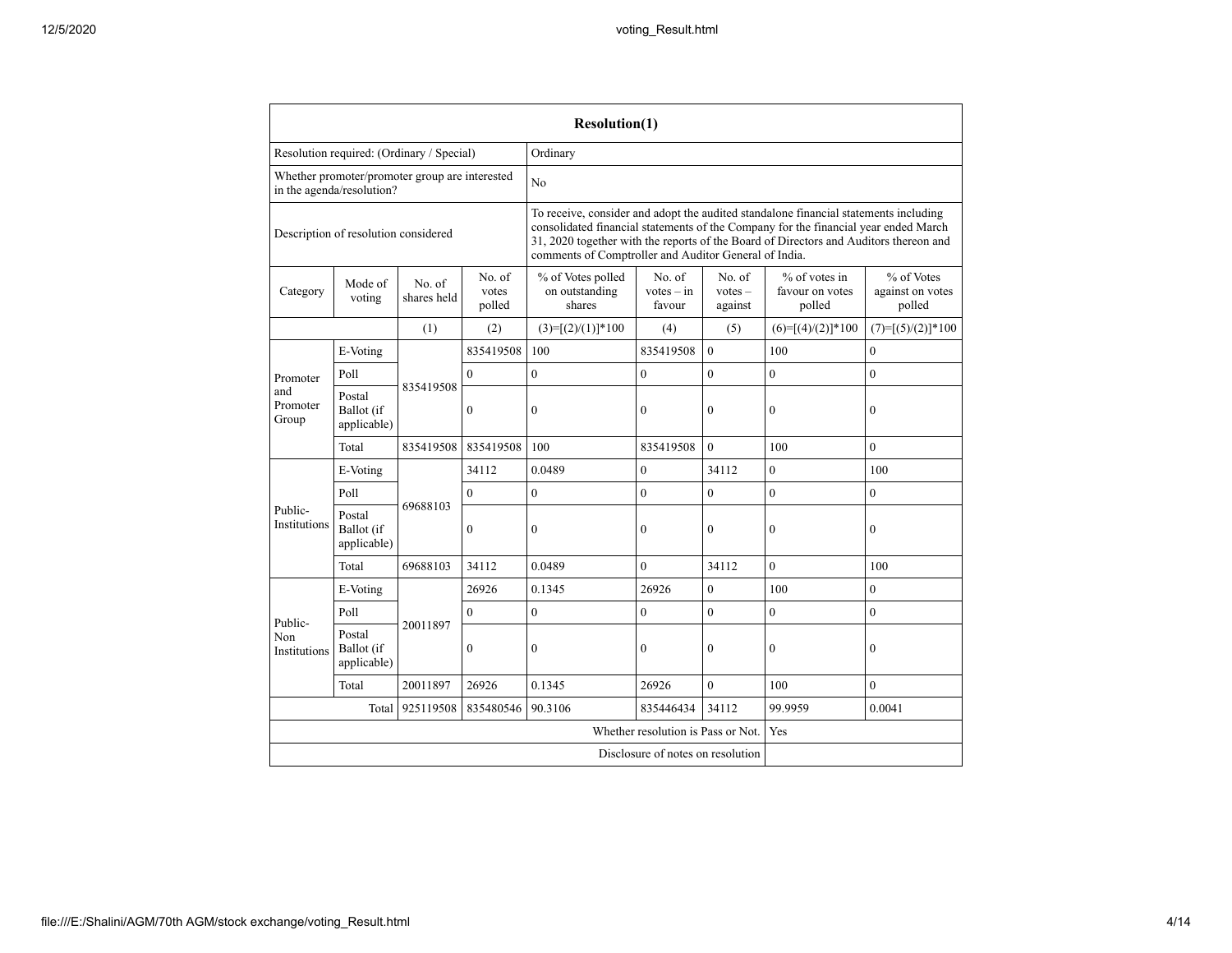|                                    |                                                       |                       |                           | <b>Resolution(2)</b>                          |                                                                                                                                                        |                                |                                              |                                          |  |  |
|------------------------------------|-------------------------------------------------------|-----------------------|---------------------------|-----------------------------------------------|--------------------------------------------------------------------------------------------------------------------------------------------------------|--------------------------------|----------------------------------------------|------------------------------------------|--|--|
|                                    | Resolution required: (Ordinary / Special)             |                       |                           | Ordinary                                      |                                                                                                                                                        |                                |                                              |                                          |  |  |
| agenda/resolution?                 | Whether promoter/promoter group are interested in the |                       |                           | No                                            |                                                                                                                                                        |                                |                                              |                                          |  |  |
|                                    | Description of resolution considered                  |                       |                           | appointment.                                  | To appoint a Director in the place of Shri Shashi Prakash Gupta (DIN:<br>08254999), who retires by rotation and being eligible, offers himself for re- |                                |                                              |                                          |  |  |
| Category                           | Mode of<br>voting                                     | No. of<br>shares held | No. of<br>votes<br>polled | % of Votes polled<br>on outstanding<br>shares | No. of<br>$votes - in$<br>favour                                                                                                                       | No. of<br>$votes -$<br>against | $%$ of votes in<br>favour on votes<br>polled | % of Votes<br>against on votes<br>polled |  |  |
|                                    |                                                       | (1)                   | (2)                       | $(3)=[(2)/(1)]*100$                           | (4)                                                                                                                                                    | (5)                            | $(6)=$<br>$[(4)/(2)]$ * 100                  | $(7)=$<br>$[(5)/(2)]$ *100               |  |  |
|                                    | E-Voting                                              |                       | 835419508                 | 100                                           | 835419508                                                                                                                                              | $\Omega$                       | 100                                          | $\theta$                                 |  |  |
| Promoter and                       | Poll                                                  |                       | $\Omega$                  | $\theta$                                      | $\mathbf{0}$                                                                                                                                           | $\theta$                       | $\theta$                                     | $\theta$                                 |  |  |
| Promoter<br>Group                  | Postal Ballot<br>(i f)<br>applicable)                 | 835419508             | $\mathbf{0}$              | $\mathbf{0}$                                  | $\mathbf{0}$                                                                                                                                           | $\mathbf{0}$                   | $\mathbf{0}$                                 | $\mathbf{0}$                             |  |  |
|                                    | Total                                                 | 835419508             | 835419508                 | 100                                           | 835419508                                                                                                                                              | $\Omega$                       | 100                                          | $\theta$                                 |  |  |
|                                    | E-Voting                                              |                       | 34112                     | 0.0489                                        | $\mathbf{0}$                                                                                                                                           | 34112                          | $\mathbf{0}$                                 | 100                                      |  |  |
|                                    | Poll                                                  |                       | $\Omega$                  | $\mathbf{0}$                                  | $\mathbf{0}$                                                                                                                                           | $\theta$                       | $\theta$                                     | $\theta$                                 |  |  |
| Public-<br>Institutions            | Postal Ballot<br>(i f)<br>applicable)                 | 69688103              | $\boldsymbol{0}$          | $\boldsymbol{0}$                              | $\boldsymbol{0}$                                                                                                                                       | $\overline{0}$                 | $\boldsymbol{0}$                             | $\mathbf{0}$                             |  |  |
|                                    | Total                                                 | 69688103              | 34112                     | 0.0489                                        | $\boldsymbol{0}$                                                                                                                                       | 34112                          | $\mathbf{0}$                                 | 100                                      |  |  |
|                                    | E-Voting                                              |                       | 26926                     | 0.1345                                        | 26858                                                                                                                                                  | 68                             | 99.7475                                      | 0.2525                                   |  |  |
|                                    | Poll                                                  |                       | $\Omega$                  | $\theta$                                      | $\theta$                                                                                                                                               | $\theta$                       | $\theta$                                     | $\theta$                                 |  |  |
| Public-Non<br><b>Institutions</b>  | Postal Ballot<br>(if<br>applicable)                   | 20011897              | $\mathbf{0}$              | $\mathbf{0}$                                  | $\mathbf{0}$                                                                                                                                           | $\mathbf{0}$                   | $\mathbf{0}$                                 | $\mathbf{0}$                             |  |  |
|                                    | Total                                                 | 20011897              | 26926                     | 0.1345                                        | 26858                                                                                                                                                  | 68                             | 99.7475                                      | 0.2525                                   |  |  |
|                                    | Total                                                 | 925119508             | 835480546                 | 90.3106                                       | 835446366                                                                                                                                              | 34180                          | 99.9959                                      | 0.0041                                   |  |  |
| Whether resolution is Pass or Not. |                                                       |                       |                           |                                               |                                                                                                                                                        |                                | Yes                                          |                                          |  |  |
|                                    |                                                       |                       |                           | Disclosure of notes on resolution             |                                                                                                                                                        |                                |                                              |                                          |  |  |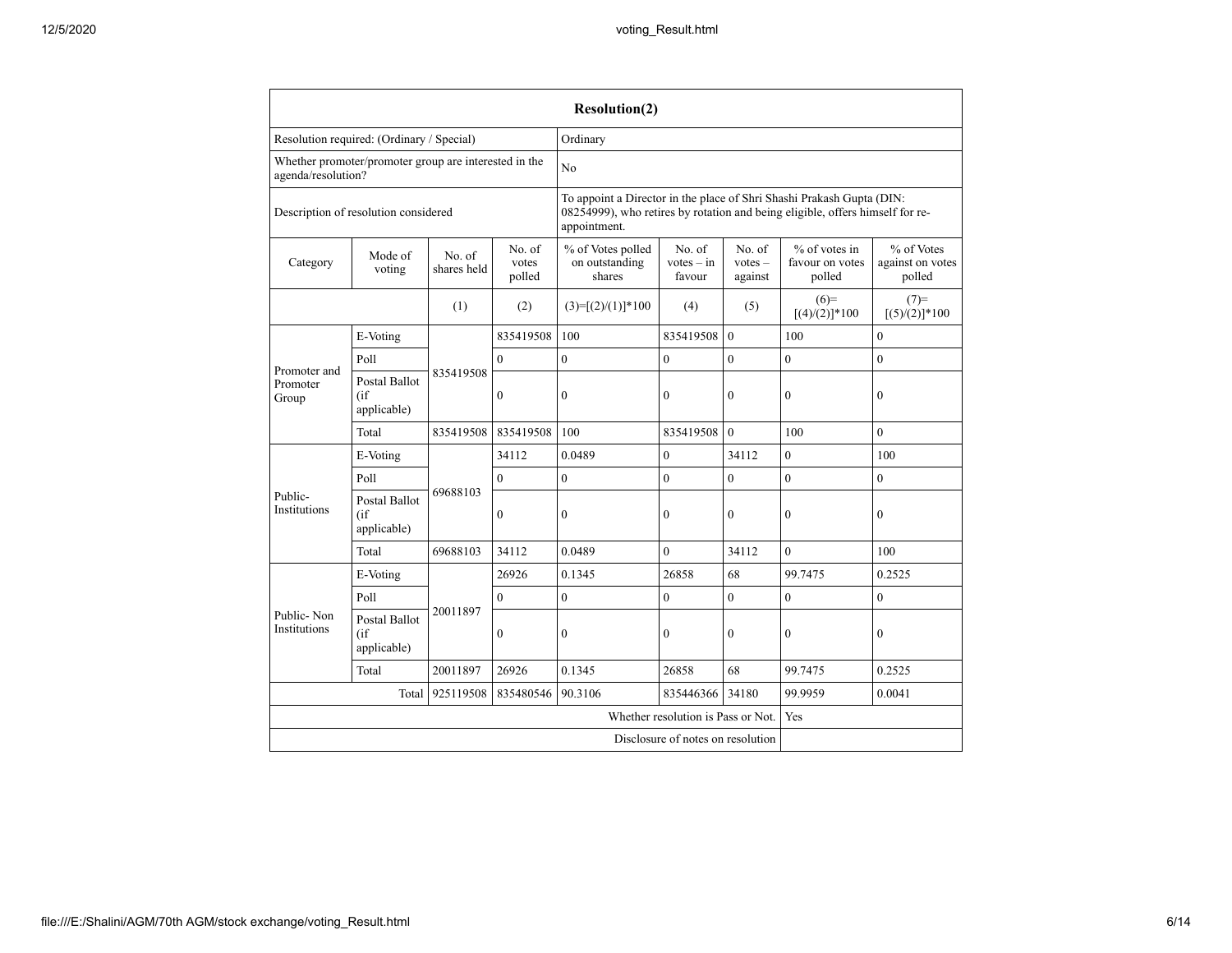|                                   |                                                                                                                                                                                                |           |                | <b>Resolution(3)</b>                                                                         |                                   |                |                                              |                                          |
|-----------------------------------|------------------------------------------------------------------------------------------------------------------------------------------------------------------------------------------------|-----------|----------------|----------------------------------------------------------------------------------------------|-----------------------------------|----------------|----------------------------------------------|------------------------------------------|
|                                   | Resolution required: (Ordinary / Special)                                                                                                                                                      |           |                | Ordinary                                                                                     |                                   |                |                                              |                                          |
|                                   | Whether promoter/promoter group are interested in the<br>agenda/resolution?                                                                                                                    |           |                |                                                                                              |                                   |                |                                              |                                          |
|                                   | Description of resolution considered                                                                                                                                                           |           |                | Fixation of remuneration of Statutory and Branch Auditors for the financial year<br>2020-21. |                                   |                |                                              |                                          |
| Category                          | No. of<br>% of Votes polled<br>No. of<br>No. of<br>Mode of<br>No. of<br>votes<br>on outstanding<br>$votes - in$<br>$votes -$<br>shares held<br>voting<br>shares<br>favour<br>against<br>polled |           |                |                                                                                              |                                   |                | $%$ of votes in<br>favour on votes<br>polled | % of Votes<br>against on votes<br>polled |
|                                   |                                                                                                                                                                                                | (1)       | (2)            | $(3)=[(2)/(1)]*100$                                                                          | (4)                               | (5)            | $(6)=$<br>$[(4)/(2)]$ *100                   | $(7)=$<br>$[(5)/(2)]$ *100               |
|                                   | E-Voting                                                                                                                                                                                       |           | 835419508      | 100                                                                                          | 835419508                         | $\theta$       | 100                                          | $\mathbf{0}$                             |
|                                   | Poll                                                                                                                                                                                           |           | $\Omega$       | $\mathbf{0}$                                                                                 | $\overline{0}$                    | $\mathbf{0}$   | $\boldsymbol{0}$                             | $\mathbf{0}$                             |
| Promoter and<br>Promoter<br>Group | Postal Ballot<br>(if<br>applicable)                                                                                                                                                            | 835419508 | $\mathbf{0}$   | $\boldsymbol{0}$                                                                             | $\mathbf{0}$                      | $\mathbf{0}$   | $\mathbf{0}$                                 | $\mathbf{0}$                             |
|                                   | Total                                                                                                                                                                                          | 835419508 | 835419508      | 100                                                                                          | 835419508                         | $\theta$       | 100                                          | $\theta$                                 |
|                                   | E-Voting                                                                                                                                                                                       |           | 34112          | 0.0489                                                                                       | 34112                             | $\mathbf{0}$   | 100                                          | $\mathbf{0}$                             |
|                                   | Poll                                                                                                                                                                                           | 69688103  | $\theta$       | $\theta$                                                                                     | $\theta$                          | $\overline{0}$ | $\theta$                                     | $\theta$                                 |
| Public-<br>Institutions           | <b>Postal Ballot</b><br>(if<br>applicable)                                                                                                                                                     |           | $\overline{0}$ | $\mathbf{0}$                                                                                 | $\theta$                          | $\mathbf{0}$   | $\mathbf{0}$                                 | $\mathbf{0}$                             |
|                                   | Total                                                                                                                                                                                          | 69688103  | 34112          | 0.0489                                                                                       | 34112                             | $\mathbf{0}$   | 100                                          | $\mathbf{0}$                             |
|                                   | E-Voting                                                                                                                                                                                       |           | 26926          | 0.1345                                                                                       | 26926                             | $\overline{0}$ | 100                                          | $\theta$                                 |
|                                   | Poll                                                                                                                                                                                           |           | $\Omega$       | $\mathbf{0}$                                                                                 | $\theta$                          | $\theta$       | $\mathbf{0}$                                 | $\theta$                                 |
| Public-Non<br>Institutions        | <b>Postal Ballot</b><br>(if<br>applicable)                                                                                                                                                     | 20011897  | $\mathbf{0}$   | $\mathbf{0}$                                                                                 | $\mathbf{0}$                      | $\mathbf{0}$   | $\mathbf{0}$                                 | $\mathbf{0}$                             |
|                                   | Total                                                                                                                                                                                          | 20011897  | 26926          | 0.1345                                                                                       | 26926                             | $\theta$       | 100                                          | $\theta$                                 |
|                                   | Total                                                                                                                                                                                          | 925119508 | 835480546      | 90.3106                                                                                      | 835480546                         | $\theta$       | 100                                          | $\theta$                                 |
|                                   | Whether resolution is Pass or Not.                                                                                                                                                             |           |                |                                                                                              |                                   |                | Yes                                          |                                          |
|                                   |                                                                                                                                                                                                |           |                |                                                                                              | Disclosure of notes on resolution |                |                                              |                                          |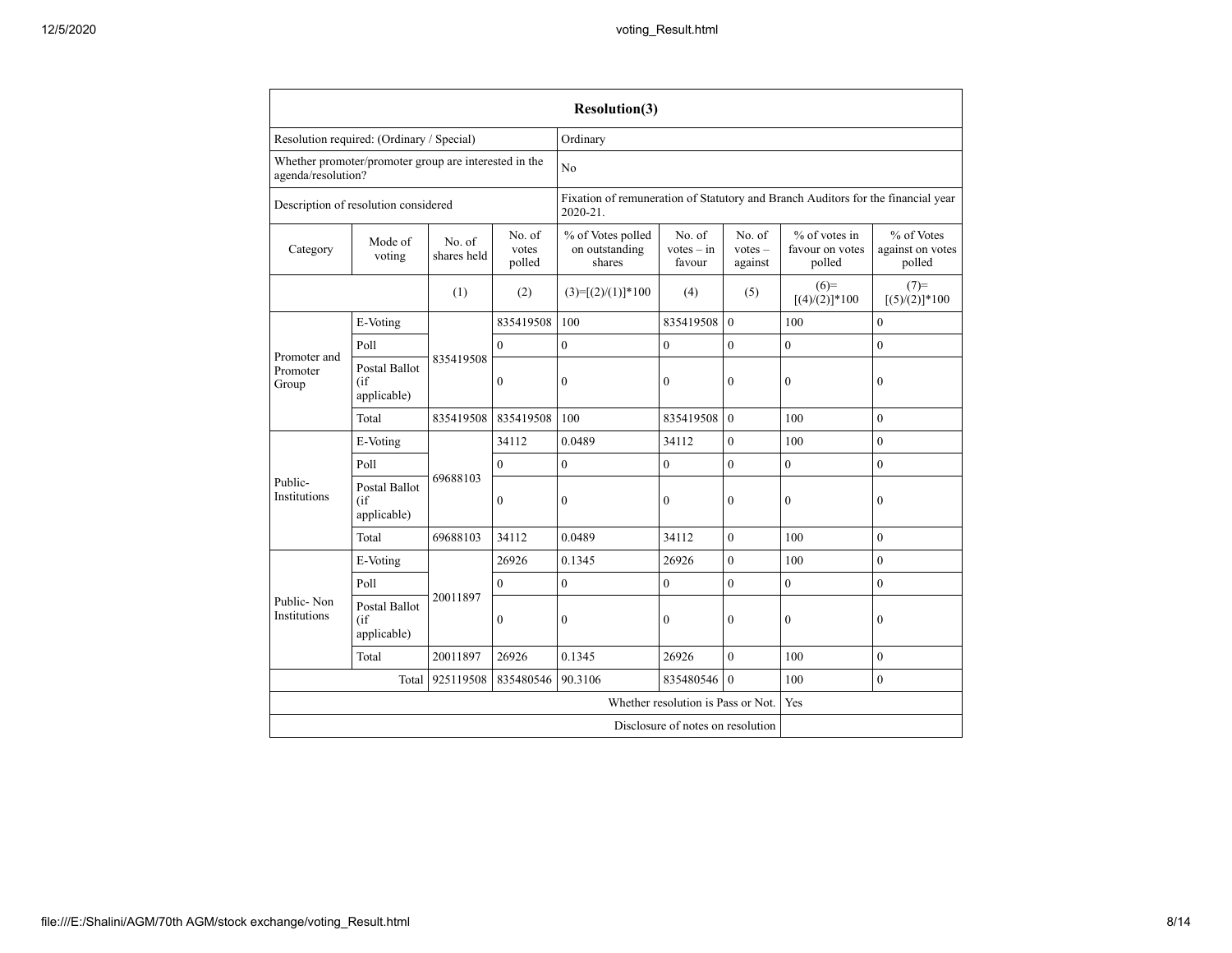|                                      |                                                                             |                       |                           | <b>Resolution(4)</b>                                                                         |                                   |                                |                                              |                                          |
|--------------------------------------|-----------------------------------------------------------------------------|-----------------------|---------------------------|----------------------------------------------------------------------------------------------|-----------------------------------|--------------------------------|----------------------------------------------|------------------------------------------|
|                                      | Resolution required: (Ordinary / Special)                                   |                       |                           | Ordinary                                                                                     |                                   |                                |                                              |                                          |
|                                      | Whether promoter/promoter group are interested in the<br>agenda/resolution? |                       |                           |                                                                                              |                                   |                                |                                              |                                          |
| Description of resolution considered |                                                                             |                       |                           | Appointment of Shri Rajeev Srivastava (DIN: 08921307) as Director Finance of<br>the Company. |                                   |                                |                                              |                                          |
| Category                             | Mode of<br>voting                                                           | No. of<br>shares held | No. of<br>votes<br>polled | % of Votes polled<br>on outstanding<br>shares                                                | No. of<br>$votes - in$<br>favour  | No. of<br>$votes -$<br>against | $%$ of votes in<br>favour on votes<br>polled | % of Votes<br>against on votes<br>polled |
|                                      |                                                                             | (1)                   | (2)                       | $(3)=[(2)/(1)]*100$                                                                          | (4)                               | (5)                            | $(6)=$<br>$[(4)/(2)]$ *100                   | $(7)=$<br>$[(5)/(2)]$ *100               |
|                                      | E-Voting                                                                    |                       | 835419508                 | 100                                                                                          | 835419508                         | $\overline{0}$                 | 100                                          | $\theta$                                 |
|                                      | Poll                                                                        |                       | $\mathbf{0}$              | $\mathbf{0}$                                                                                 | $\mathbf{0}$                      | $\mathbf{0}$                   | $\boldsymbol{0}$                             | $\boldsymbol{0}$                         |
| Promoter and<br>Promoter<br>Group    | <b>Postal Ballot</b><br>(if<br>applicable)                                  | 835419508             | $\theta$                  | $\mathbf{0}$                                                                                 | $\theta$                          | $\theta$                       | $\mathbf{0}$                                 | $\mathbf{0}$                             |
|                                      | Total                                                                       | 835419508             | 835419508                 | 100                                                                                          | 835419508                         | $\theta$                       | 100                                          | $\theta$                                 |
|                                      | E-Voting                                                                    | 69688103              | 34112                     | 0.0489                                                                                       | $\overline{0}$                    | 34112                          | $\mathbf{0}$                                 | 100                                      |
|                                      | Poll                                                                        |                       | $\Omega$                  | $\mathbf{0}$                                                                                 | $\overline{0}$                    | $\theta$                       | $\theta$                                     | $\theta$                                 |
| Public-<br>Institutions              | <b>Postal Ballot</b><br>(if<br>applicable)                                  |                       | $\Omega$                  | $\theta$                                                                                     | $\theta$                          | $\theta$                       | $\theta$                                     | $\theta$                                 |
|                                      | Total                                                                       | 69688103              | 34112                     | 0.0489                                                                                       | $\theta$                          | 34112                          | $\theta$                                     | 100                                      |
|                                      | E-Voting                                                                    |                       | 26926                     | 0.1345                                                                                       | 26908                             | 18                             | 99.9332                                      | 0.0668                                   |
|                                      | Poll                                                                        |                       | $\mathbf{0}$              | $\mathbf{0}$                                                                                 | $\mathbf{0}$                      | $\overline{0}$                 | $\mathbf{0}$                                 | $\mathbf{0}$                             |
| Public-Non<br>Institutions           | <b>Postal Ballot</b><br>(if<br>applicable)                                  | 20011897              | $\mathbf{0}$              | $\mathbf{0}$                                                                                 | $\theta$                          | $\mathbf{0}$                   | $\mathbf{0}$                                 | $\mathbf{0}$                             |
|                                      | Total                                                                       | 20011897              | 26926                     | 0.1345                                                                                       | 26908                             | 18                             | 99.9332                                      | 0.0668                                   |
|                                      | Total                                                                       | 925119508             | 835480546                 | 90.3106                                                                                      | 835446416                         | 34130                          | 99.9959                                      | 0.0041                                   |
|                                      | Whether resolution is Pass or Not.                                          |                       |                           |                                                                                              |                                   |                                | Yes                                          |                                          |
|                                      |                                                                             |                       |                           |                                                                                              | Disclosure of notes on resolution |                                |                                              |                                          |